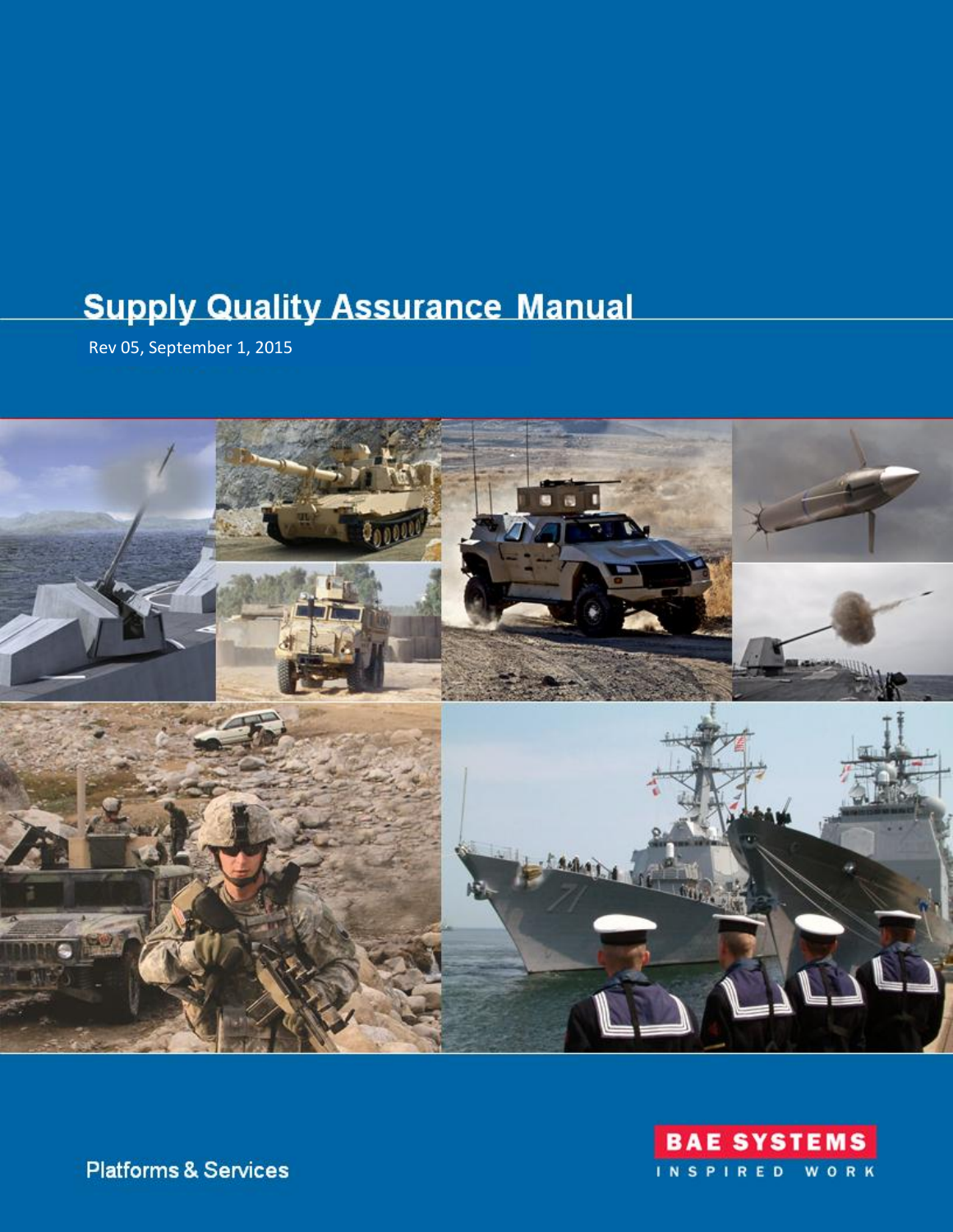| 00 | 11/27/12 | New Document Release                                                                                                                                                                                  |            | 06 |
|----|----------|-------------------------------------------------------------------------------------------------------------------------------------------------------------------------------------------------------|------------|----|
| 01 | 9/3/2013 | Addition of amendment A into SQAM document.                                                                                                                                                           | Tom Frazho | 07 |
|    |          | CDR updates                                                                                                                                                                                           |            |    |
| 02 | 1/14/14  | Change to 8.11; change to 6.1; change to 6.2                                                                                                                                                          | Tom Frazho | 07 |
| 03 | 2/19/15  | Changes/additions/deletions made to the<br>following sections: 2.0; 3.1; 3.2; 3.3; 3.4; 3.5; 4.0;<br>5.1; 5.2; 6.1; 6.2; 6.5; 7.1.1; 7.1.2; 8.1; 8.2; 8.3;<br>8.4; 8.5; 8.6; 8.8; 8.10; 9.1; 9.3; 9.4 | Tom Frazho | 09 |
| 04 | 5/11/15  | Added 6.6 Traceability of Specialty Metals                                                                                                                                                            | Tom Frazho | 11 |
| 05 | 09/01/15 | Added 7.1.2.1, revised 9.4, revised 7.2                                                                                                                                                               | Tom Frazho | 11 |

Approved By Signature:

Date:

 $9/1/2015$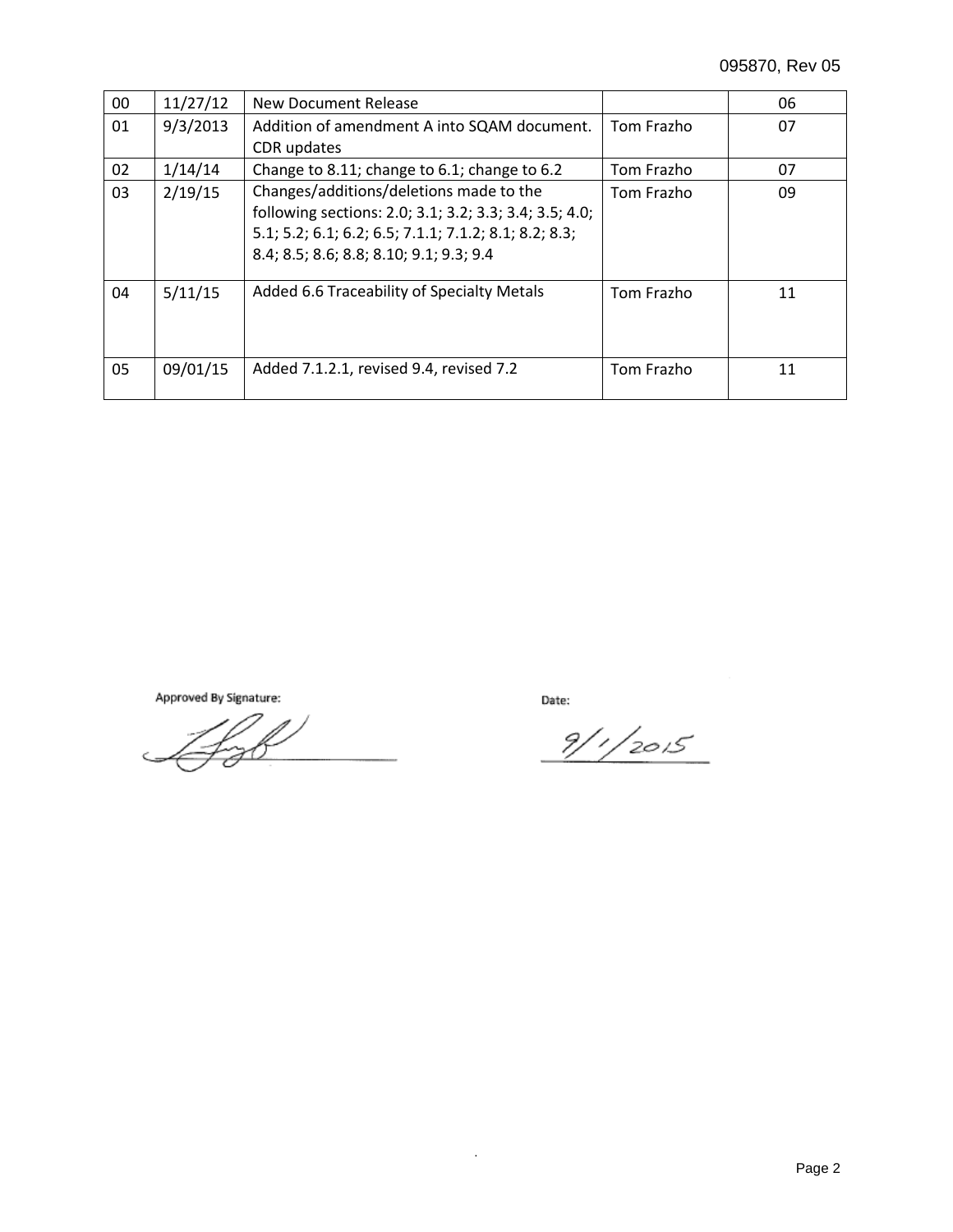# **Preface**

*"BAE Systems is committed to providing its customers with products and services which demonstrate safety, quality, reliability, and innovation. It is our objective to meet all customer requirements with the aim of exceeding their expectations and enhancing customer satisfaction. We monitor our process performance, review our quality objectives, and maintain compliance to the Quality Management System and applicable regulatory requirements. BAE Systems strives to continually improve our products and processes from design to delivery, including employee safety, waste reduction, and pollution prevention to ensure the sustainability of our company".* 

We strive to continually improve our process performance by meeting quality objectives, and maintain compliance to the applicable regulatory requirements of our work environment. It is imperative that our business partners operate with the goal of zero defects and 100% on-time delivery and strive to maintain a quality system that ensures continual improvement in the quality and delivery of the product/service. Emphasis should be on defect prevention and the reduction of variation and waste in the supply chain, with the ultimate goal of providing the best product, on-time, and at the best cost in support of the war fighter.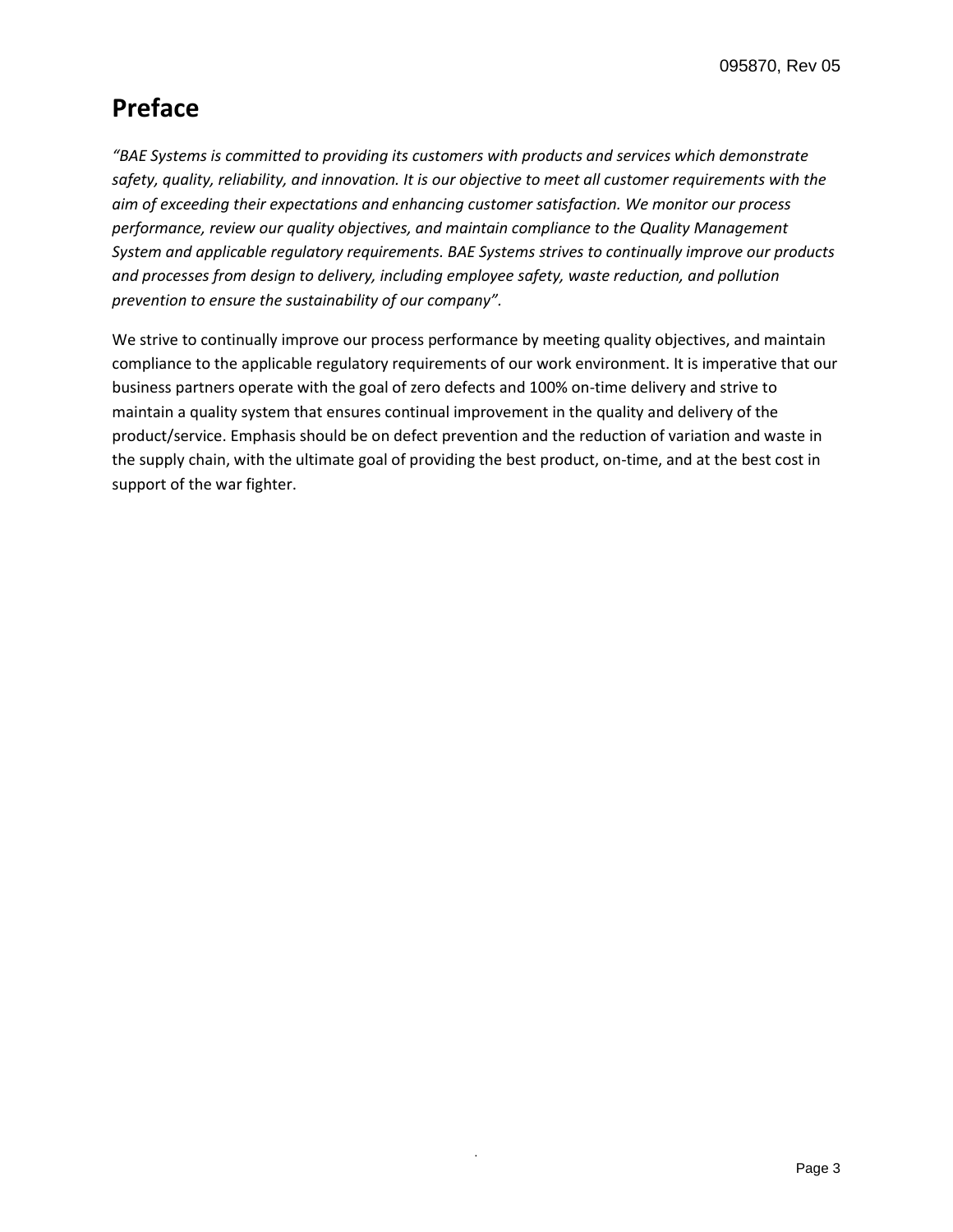# **Table of Contents**

| 1.0 |  |  |  |  |
|-----|--|--|--|--|
|     |  |  |  |  |
|     |  |  |  |  |
|     |  |  |  |  |
|     |  |  |  |  |
|     |  |  |  |  |
|     |  |  |  |  |
|     |  |  |  |  |
|     |  |  |  |  |
|     |  |  |  |  |
|     |  |  |  |  |
|     |  |  |  |  |
|     |  |  |  |  |
|     |  |  |  |  |
|     |  |  |  |  |
|     |  |  |  |  |
|     |  |  |  |  |
|     |  |  |  |  |
|     |  |  |  |  |
|     |  |  |  |  |
|     |  |  |  |  |
|     |  |  |  |  |
|     |  |  |  |  |
|     |  |  |  |  |
|     |  |  |  |  |
|     |  |  |  |  |
|     |  |  |  |  |
|     |  |  |  |  |
|     |  |  |  |  |
|     |  |  |  |  |
|     |  |  |  |  |
|     |  |  |  |  |
|     |  |  |  |  |
|     |  |  |  |  |
|     |  |  |  |  |
|     |  |  |  |  |
|     |  |  |  |  |
|     |  |  |  |  |
|     |  |  |  |  |
|     |  |  |  |  |

 $\mathcal{A}^{\mathcal{A}}$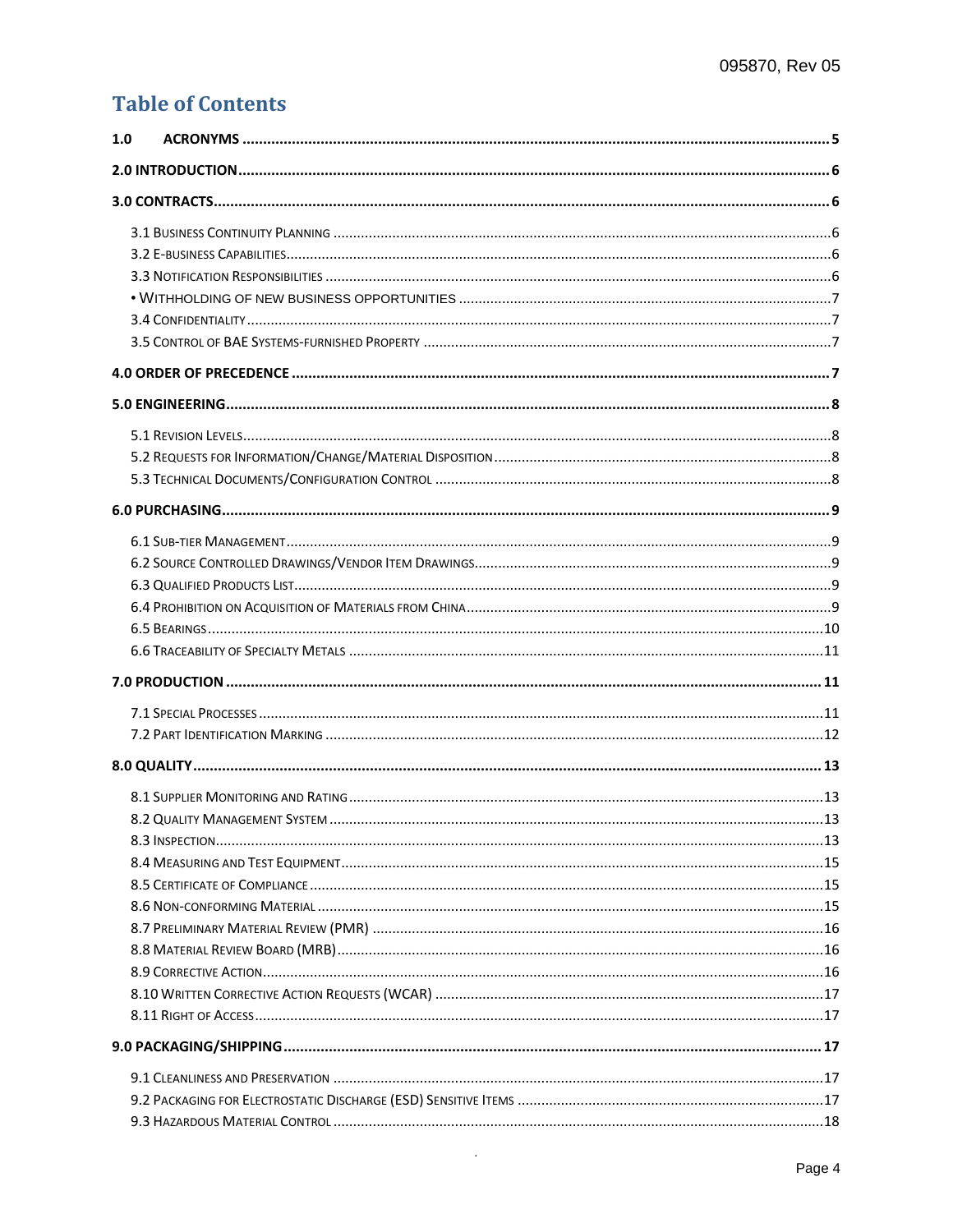<span id="page-4-1"></span>.

# <span id="page-4-0"></span>**1.0 Acronyms**

| ADCN: | <b>Advance Drawing Change Notification</b>     |
|-------|------------------------------------------------|
| ANSI: | American National Standards Institute          |
| APR:  | Authorized Purchasing Representative           |
| AQL:  | <b>Acceptance Quality Level</b>                |
| CARC: | <b>Chemical Agent Resistant Coating</b>        |
| CDR:  | Contract Deliverable Requirement               |
| DCMA: | Defense Contracts Management Agency            |
| DFAR: | Defense Federal Acquisition Regulations        |
| DOT:  | Department of Transportation                   |
| FAI:  | First Article inspection                       |
| FAR:  | <b>Federal Acquisition Regulations</b>         |
| FAT:  | <b>First Article Test</b>                      |
| FPI:  | <b>First Piece Inspection</b>                  |
| ISO:  | International Organization for Standardization |
| ISIR: | Initial Sample Inspection Report               |
| ITAR: | International Traffic in Arms Regulations      |
| IWO:  | Interdivisional Work Order                     |
| NDE:  | Non-destructive Examination                    |
| NOR:  | <b>Notification of Revision</b>                |
| OSHA: | Occupational Safety and Health Administration  |
| PO:   | <b>Purchase Order</b>                          |
| PPAP: | <b>Production Part Approval Process</b>        |
| QAP:  | <b>Quality Assurance Provisions</b>            |
| QAR:  | <b>Quality Assurance Requirements</b>          |
| SAE:  | Society of Automotive Engineers                |
| SQAP: | <b>Supplier Quality Assurance Provisions</b>   |
| TDP:  | <b>Technical Data Package</b>                  |
| UN:   | <b>United Nations</b>                          |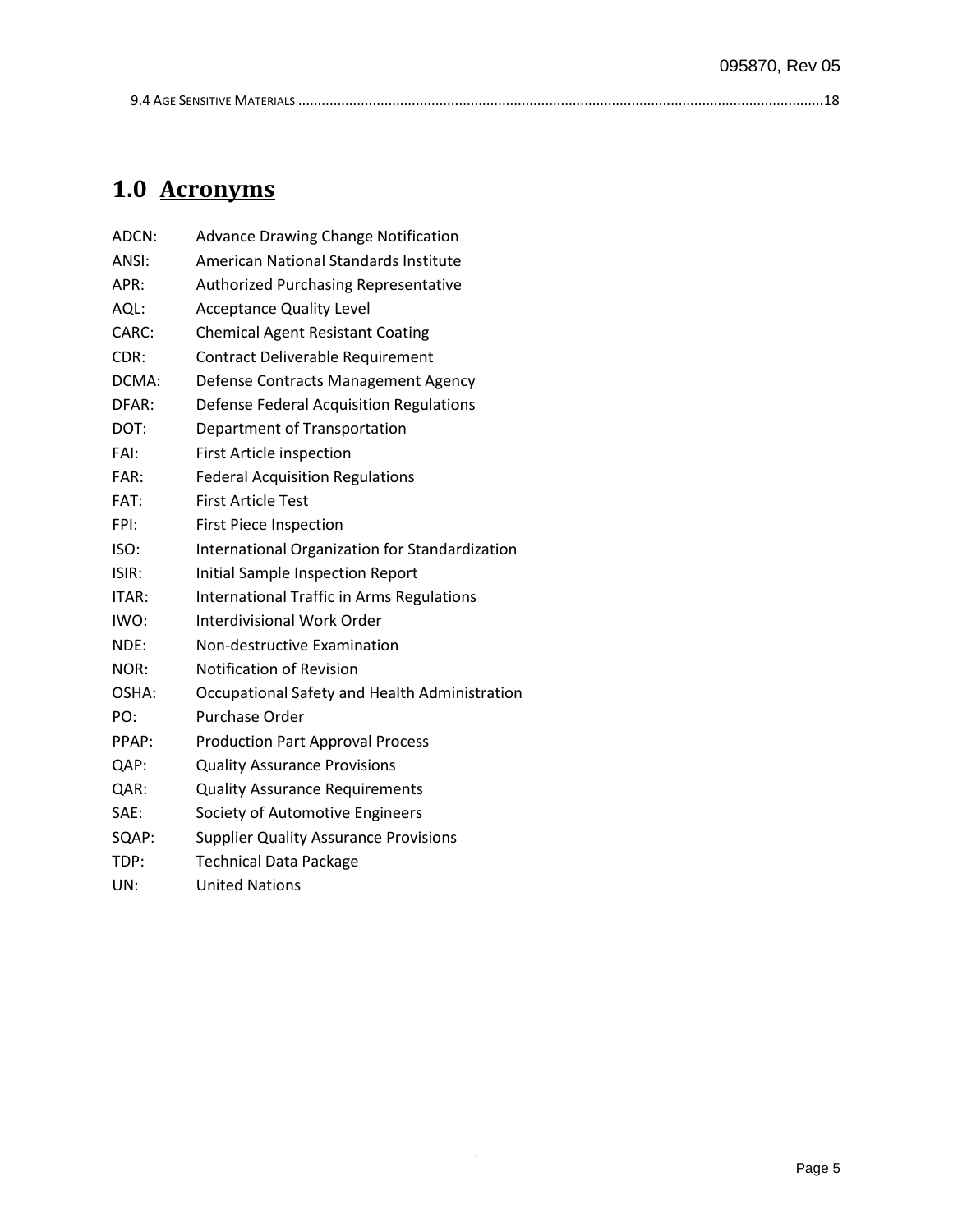# **2.0 Introduction**

This manual is applicable to all PO, Contracts, Subcontracts/Statements of Work (SOW), and IWO in which it is referenced; these documents shall be collectively referred to as "Purchasing Agreements" in this manual. The applicable revision of this manual shall be identified in the body of the Purchasing Agreement. This manual defines the expectations and requirements with which suppliers and their sub-tier suppliers **must** comply when providing material and/or services under this purchasing agreement. **Acceptance of any Purchasing Agreement which references this manual constitutes acceptance of all requirements contained herein.** Some sections of this manual may only apply to specific commodities or situations and will be identified as such.

All communications relative to the requirements of this purchasing agreement, its associated technical data package, or this manual shall be directed to the appropriate BAE Systems APR.

As used in this manual, the terms "Supplier", "Seller", "Vendor", and "Subcontractor" shall have the same meaning and may be used interchangeably.

# <span id="page-5-0"></span>**3.0 Contracts**

### <span id="page-5-1"></span>**3.1 Business Continuity Planning**

Because of BAE Systems' relationship with its Customer and our sense of responsibility to the war fighter, it is imperative that we deliver quality products in accordance with our customer's schedule. Unforeseen events are a part of our daily life, but our goal is to be as prepared as possible when unforeseen events occur. To this end, BAE Systems requires its suppliers to maintain, and provide upon request, a business continuity plan which will mitigate the risks from events such as floods, fires, earthquakes, and acts of terrorism and permit the Supplier to fulfill their commitments to both BAE Systems and to those who work to protect our freedom.

### <span id="page-5-2"></span>**3.2 E-business Capabilities**

The Supplier shall have email, internet access, and document scanning capabilities sufficient to communicate electronically and provide/receive documentation in electronic format. Documentation includes, but is not limited to, inspection reports, test reports, material certifications, and process certifications. It is the Supplier's responsibility to ensure that documentation converted from paper to electronic format is **legible and complete.**

# <span id="page-5-3"></span>**3.3 Notification Responsibilities**

The Supplier shall notify their APR in writing in the event that any one of the following occurs:

- Change to/relocation of supplier's facility
- Change in quality systems or operations management
- Any change to the manufacturing process

• Change to Quality Management System registration, including issuance of a new registration certificate

.

Failure to notify BAE Systems in a timely manner may result in the following:

- On-site inspection by BAE Systems or their representative at the supplier's expense
- Audit of the Supplier's facility at the Supplier's expense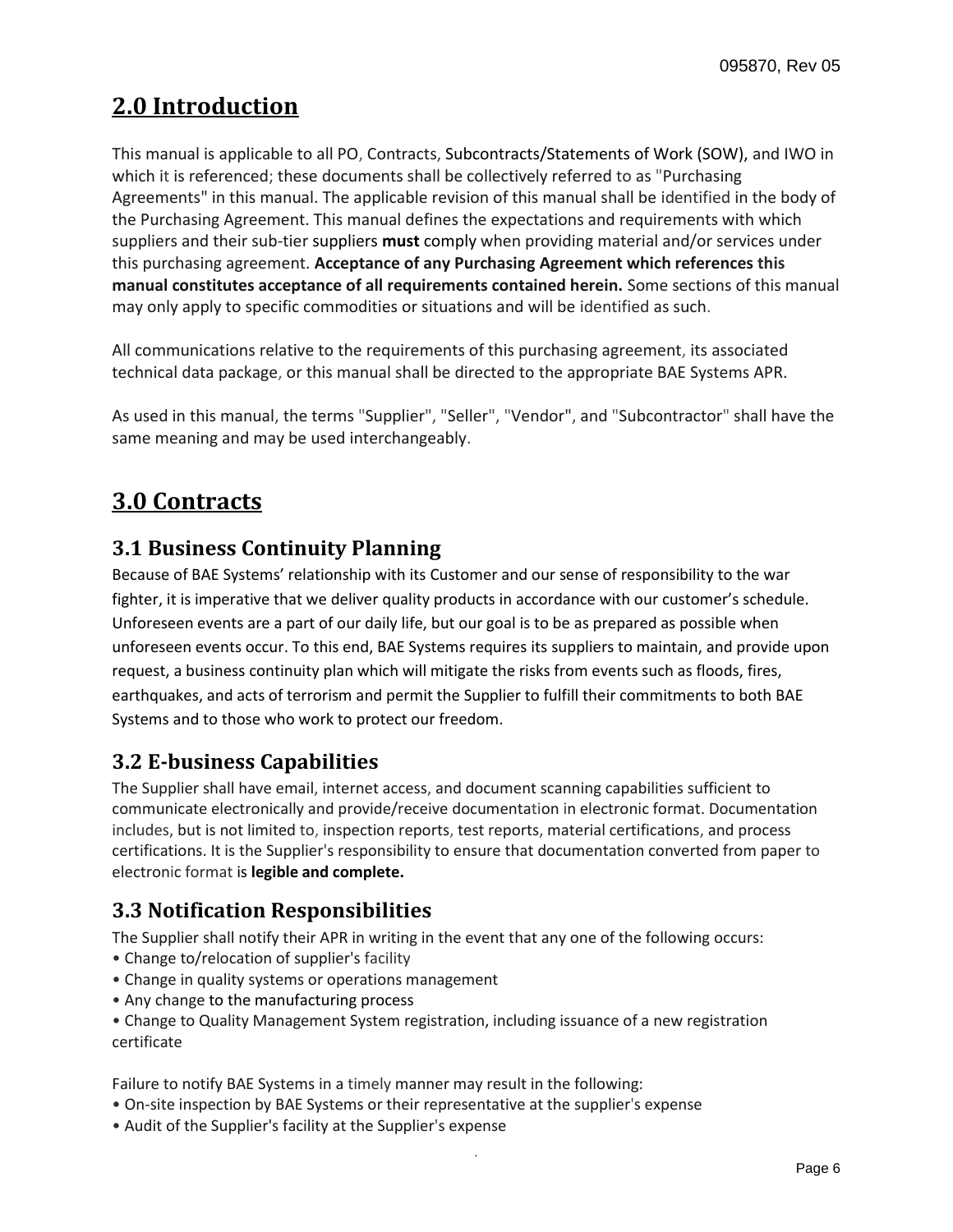#### <span id="page-6-0"></span>**• Withholding of new business opportunities**

### <span id="page-6-1"></span>**3.4 Confidentiality**

When the Supplier has been given access to BAE Systems proprietary information, the Supplier shall take such steps as are necessary to minimize the exposure of that information within its facility and to prevent said information from unintended exposure to third-parties. If the supplier determines that proprietary/confidential information has been or may have been compromised, they shall notify the BAE Systems APR immediately.

In the event that a Non-disclosure Agreement (NDA) is entered into between the Supplier and BAE Systems, the Supplier shall contact BAE Systems prior to passing proprietary information to a sub-tier supplier to determine if a separate NDA is required between BAE Systems and the subtier supplier.

### <span id="page-6-2"></span>**3.5 Control of BAE Systems-furnished Property**

For any property furnished to the Supplier by BAE Systems (materials, tooling, product, etc.) the Supplier shall perform the following actions:

- Maintain a system to ensure the adequate control and protection of all furnished property
- Plainly mark or otherwise adequately identify furnished property as the property of BAE Systems
- Safely store all furnished property separately and apart from the Supplier's property
- Keep all furnished property in the supplier's possession and/or control in good and serviceable condition (including the performance of calibration and preventative maintenance) and free of liens and encumbrances
- Unless the property is modified as part of the Supplier's normal manufacturing process, property should be returned in the same condition as originally received by the Supplier, reasonable wear and tear excepted.
- All GFM/GFE and BAE Systems Property furnished for this order must be recoverable and returned to BAE Systems when directed
- Any property furnished by BAE Systems shall not be used in the execution of contracts for any other customer without prior written permission from BAE Systems

BAE Systems reserves the right to audit the Supplier's Customer-furnished Property Management System as necessary to ensure compliance to this requirement.

# <span id="page-6-3"></span>**4.0 Order of Precedence**

In the event of a conflict between the requirements contained within this purchasing agreement, the following order of precedence shall apply:

- Authorized changes to the purchasing agreement
- Purchasing Agreement
- Contract Deliverable Requirements (CDR), 095871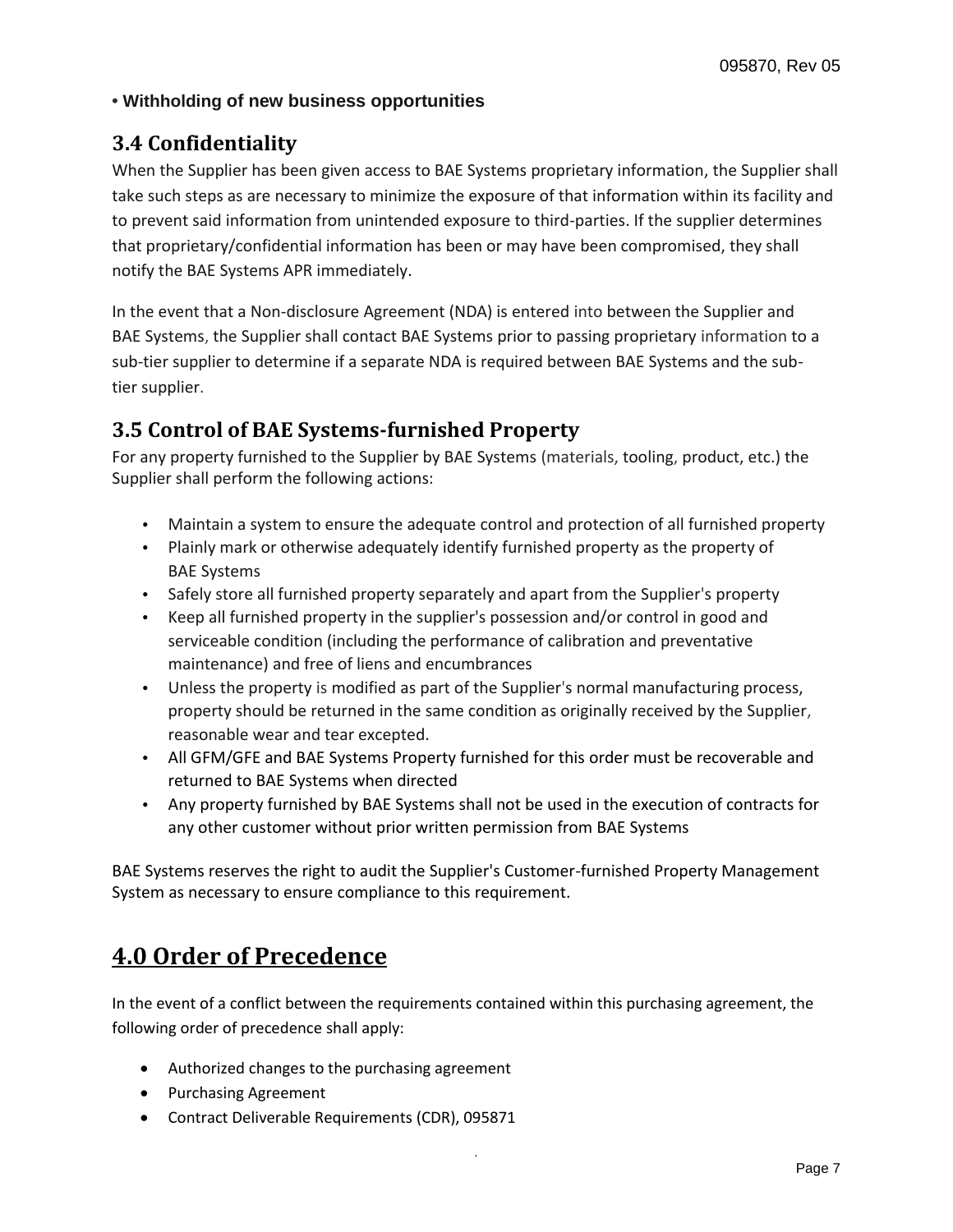- Supplier Quality Assurance Manual (SQAM), 095870
- Authorized Changes to the Drawing(s) (i.e. ADCN, NOR, etc.)
- Drawing(s)
- Applicable Acceptance and Quality Specifications (Performance Specification, QAP, SQAP, QAR, etc.)
- Specifications cited on the Drawing
- Documents cited within Specifications

# <span id="page-7-0"></span>**5.0 Engineering**

#### <span id="page-7-1"></span>**5.1 Revision Levels**

Unless the Purchasing Agreement specifies usage of an earlier version, the latest revision/ supersession of specifications/standards referenced in the technical data package at the time the purchasing agreement is released applies.

### <span id="page-7-2"></span>**5.2 Requests for Information/Change/Material Disposition**

All requests for information/clarification, requests for change, and requests for disposition of nonconforming material should be directed to the APR and respective Supplier Quality representative. VIR, form number UA- 111/097908, is required to formally request the information/change/material disposition and will be available through the Purchasing website. The Supplier is not authorized to incorporate any changes until formal approval is received via a change to the purchasing agreement.

### <span id="page-7-3"></span>**5.3 Technical Documents/Configuration Control**

The Supplier shall have available all design records (drawings, specifications, etc.) for the products manufactured including components or details of assemblies and technical standards noted on the drawings. For parts identified as catalog parts, this may consist of functional specifications or a reference to a recognized industry standard. Documents are to indicate the date of the design record and the change level and shall include any authorized engineering change documents used in conjunction with the part drawings.

Those suppliers with design control over their own products shall have configuration management processes in place to manage design changes. Configuration disciplines required include configuration identification, configuration control, configuration status accounting, and configuration audits. These practices shall be subject to audit by BAE Systems. Suppliers not having design control will be required to safeguard our design, ensure the use of the required revision, and return proprietary information upon request.

Specifications and standards referenced in the technical data package may be used to satisfy requirements even after the referenced documents are canceled. Replacement specifications and standards may also be used to satisfy TDP requirements in lieu of the canceled document, but must be noted within the supporting documentation. Acceptance of the replacement specification or standard will be at the discretion of the BAE Systems Quality representative.

. Technical data packages may include ITAR-controlled drawings, which are subject to export control laws.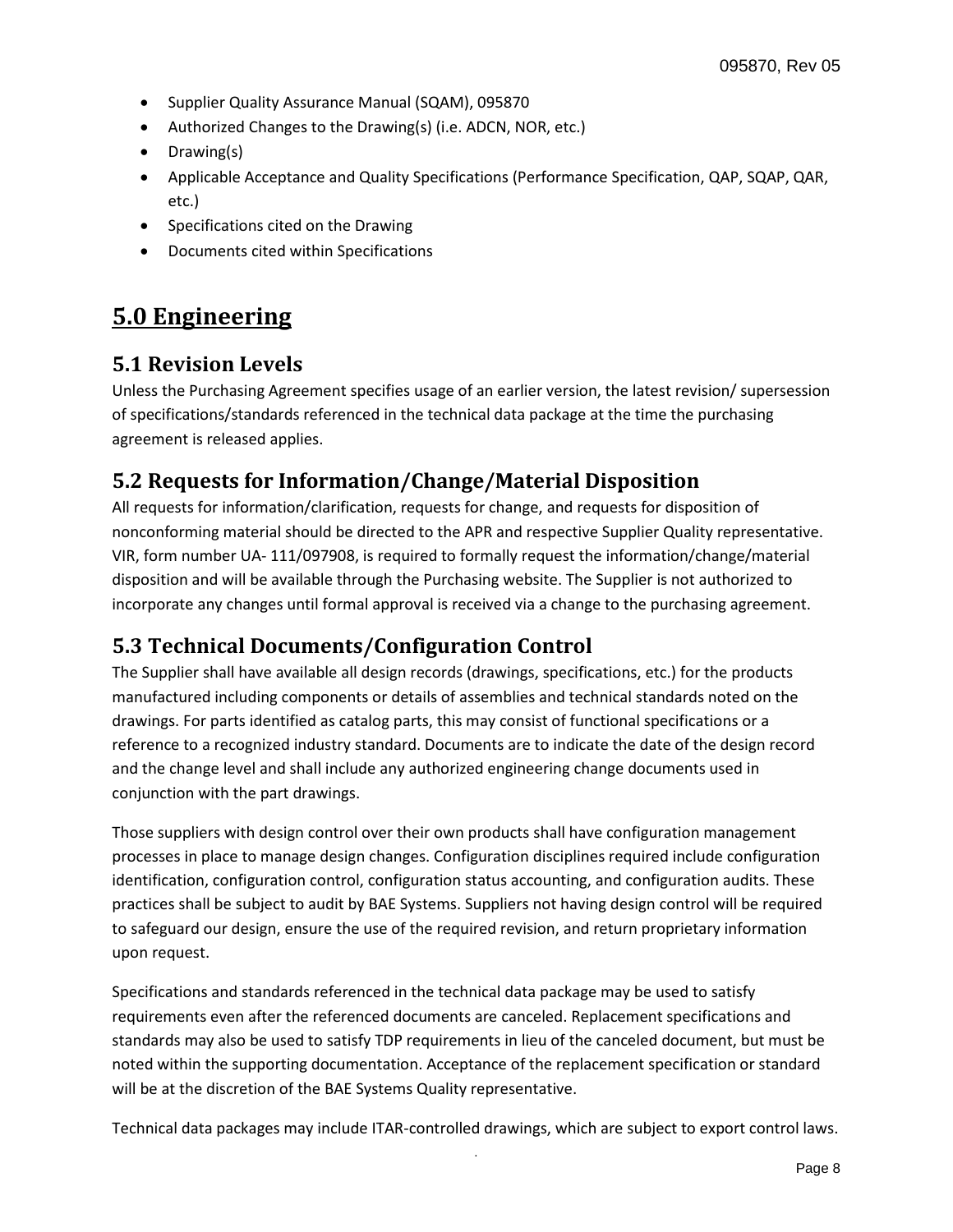# <span id="page-8-0"></span>**6.0 Purchasing**

### <span id="page-8-1"></span>**6.1 Sub-tier Management**

The Supplier assumes all responsibility for the end-item deliverables and any associated documentation. In the event that a third party is used in the execution of this purchasing agreement, the Supplier is responsible to:

- manage that sub-tier supplier
- ensure that, where required by paragraph 7.1 and its subparagraphs, that only **suppliers**  approved **by BAE Systems Platforms and Solutions or by an accredited third party, such as NADCAP,** are used for special processes
- flow down the requirements of this manual and all relevant/directed purchasing agreement requirements
- provide sub-tier documentation upon request by BAE Systems
- ensure timely response from the sub-tier supplier if corrective action becomes necessary

At no time will BAE Systems actively engage a sub-tier supplier without first notifying the Supplier.

### <span id="page-8-2"></span>**6.2 Source Controlled Drawings/Vendor Item Drawings**

Drawings identified as "Source Controlled" contain a list of approved source(s) of supply. The Supplier is required to purchase these items from an approved source. Where the approved supplier cannot be used, written authorization from BAE Systems is required prior to purchasing material from an unapproved source.

Drawings identified as "Vendor Item" contain a list of recommended source(s) of supply. The Supplier is recommended to purchase these items from the recommended source(s).

# <span id="page-8-3"></span>**6.3 Qualified Products List**

Any items supplied against this purchasing agreement applicable to a Government Qualified Products List/Database as defined by the specification(s), such as paint products, pre-treatment chemicals, electrical connectors, etc., must be manufactured by and traceable to a Government-approved source.

#### <span id="page-8-4"></span>**6.4 Prohibition on Acquisition of Materials from China**

It is mandatory that the Supplier adhere to the following DFAR requirement. The most recent revision of the DFAR clause is stated below however the Supplier shall adhere to the latest revision as of the issuance of their Purchasing Agreement.

DFAR 252.225-7007 Prohibition on Acquisition of United States Munitions List Items from Communist Chinese Military Companies.

As prescribed in 225.1103(4), use the following clause:

PROHIBITION ON ACQUISITION OF UNITED STATES MUNITIONS LIST ITEMS FROM COMMUNIST CHINESE MILITARY COMPANIES (SEP 2006)

(a) Definitions. As used in this clause-

"Communist Chinese military company" means any entity that is:

(1) A part of the commercial or defense industrial base of the People's Republic of China; or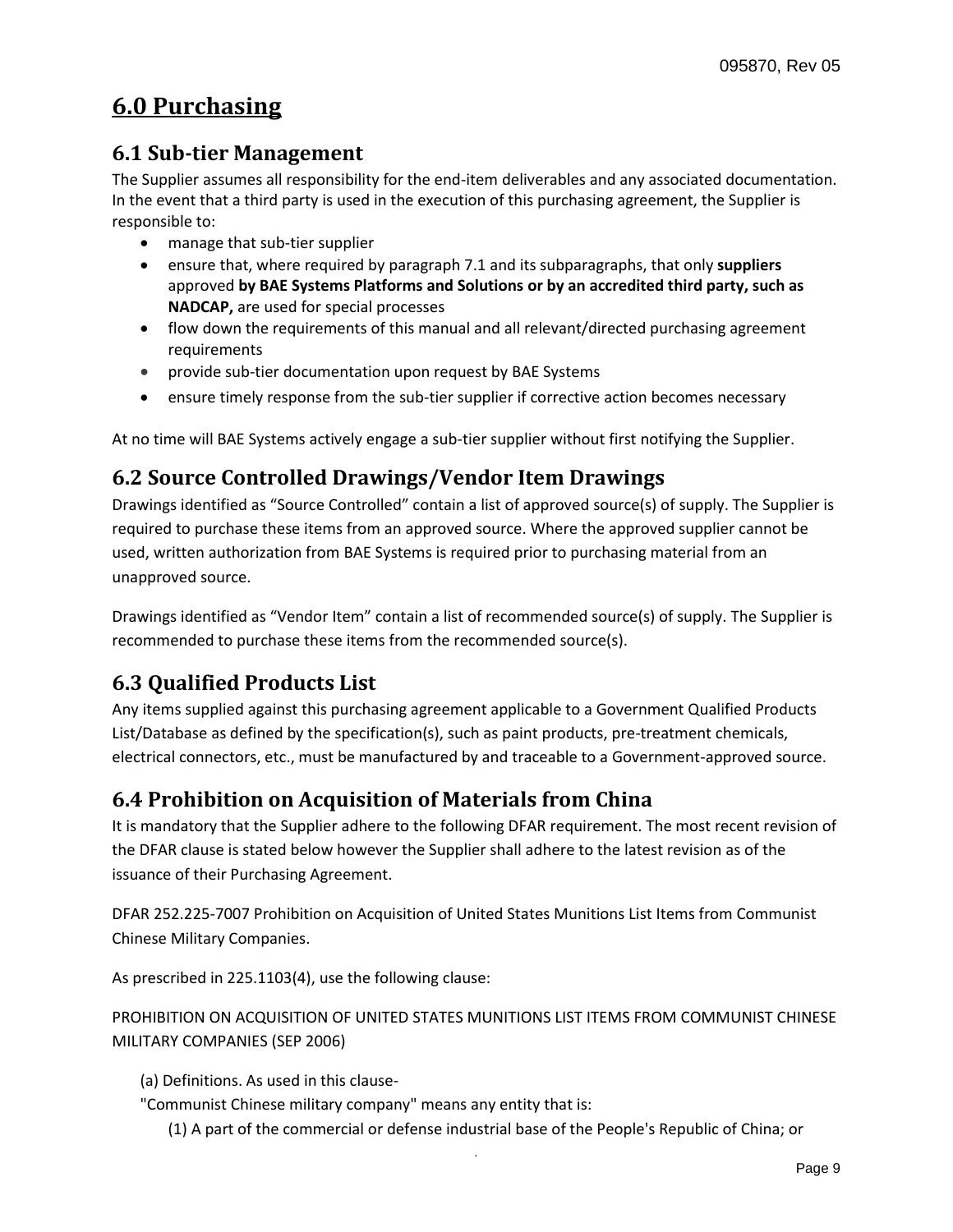(2) Owned or controlled by, or affiliated with, an element of the Government or armed forces of the People's Republic of China. "United States Munitions List" means the munitions list of the International Traffic in Arms Regulation in 22 CFR Part 121.

(b) Any supplies or services covered by the United States Munitions List that are delivered under this contract may not be acquired, directly or indirectly, from a Communist Chinese military company.

(c) The Contractor shall insert the substance of this clause, including this paragraph in all subcontracts for items covered by the United States Munitions List.

(End of Clause)

### <span id="page-9-0"></span>**6.5 Bearings**

The Supplier shall adhere to the requirements of DFAR 252.225-7016 for all ball and roller bearings supplied under this Purchasing Agreement. The most recent revision of the DFAR clause is stated below however the Supplier shall adhere to the latest revision as of the issuance of their Purchasing Agreement.

DFAR 252.225-7016 Restriction on Acquisition of Ball and Roller Bearings

As prescribed in 225.7009-5, use the following clause:

#### RESTRICTION ON ACQUISITION OF BALL AND ROLLER BEARINGS (JUN 2011)

(a) *Definitions.* As used in this clause

(1) "Bearing components" means the bearing element, retainer, inner race, or outer race.

(2) "Component," other than a bearing component, means any item supplied to the Government as part of an end product or of another component.

(3) "End product" means supplies delivered under a line item of this contract.

(b) Except as provided in paragraph (c) of this clause—

(1) Each ball and roller bearing delivered under this contract shall be manufactured in the United States, its outlying areas, or Canada; and

(2) For each ball or roller bearing, the cost of the bearing components manufactured in the United States, its outlying areas, or Canada shall exceed 50 percent of the total cost of the bearing components of that ball or roller bearing.

(c) The restriction in paragraph (b) of this clause does not apply to ball or roller bearings that are acquired as—

(1) Commercial components of a noncommercial end product; or

(2) Commercial or noncommercial components of a commercial component of a noncommercial end product.

.

(d) The restriction in paragraph (b) of this clause may be waived upon request from the Contractor in accordance with subsectio[n 225.7009](http://www.acq.osd.mil/dpap/dars/dfars/html/current/225_70.htm#225.7009-4)-4 of the Defense Federal Acquisition Regulation Supplement.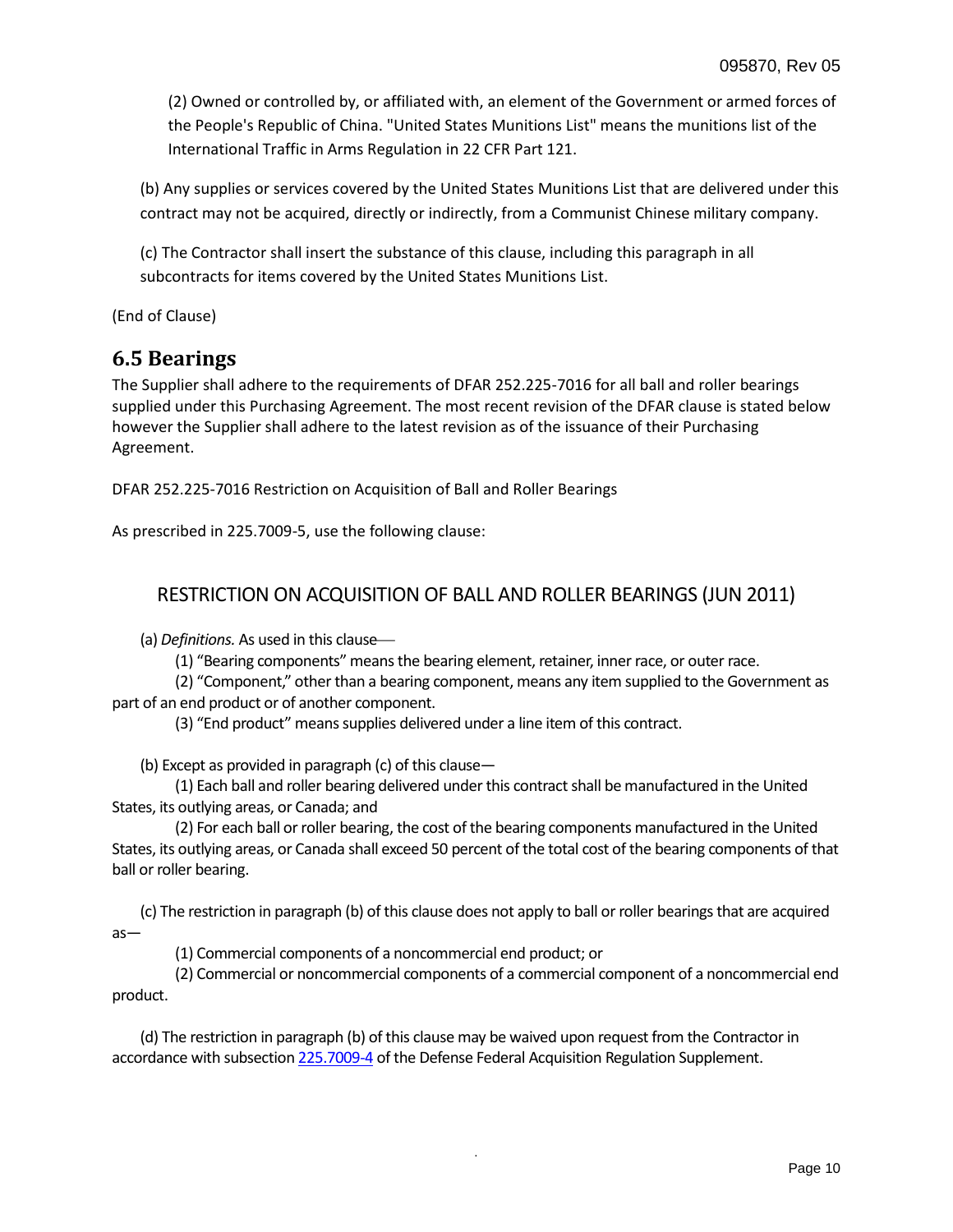(e) If this contract includes DFARS claus[e 252.225](http://www.acq.osd.mil/dpap/dars/dfars/html/current/252225.htm#252.225-7009)-7009, Restriction on Acquisition of Certain Articles Containing Specialty Metals, all bearings that contain specialty metals, as defined in that clause, must meet the requirements of that clause.

(f) The Contractor shall insert the substance of this clause, including this paragraph (f), in all subcontracts, except those for—

(1) Commercial items; or

(2) Items that do not contain ball or roller bearings.

(End of clause)

#### <span id="page-10-0"></span>**6.6 Traceability of Specialty Metals**

All specialty metals used to produce parts for vehicles sold to the US Government shall be traceable to their country of origin. Objective evidence verifying the country of origin , i.e., Material Certificate of Analysis, shall be presented upon request by BAE Systems or the US Government.

Refer directly to DFARS 252.225-7008 and 252.225-7009 for the definitions of specialty metals and the permitted countries of origin.

# <span id="page-10-1"></span>**7.0 Production**

#### <span id="page-10-2"></span>**7.1 Special Processes**

Special processes include, but may not be limited to, any of the following:

- Bonding
- Casting
- Destructive/Non-destructive Testing
- Heat Treating
- Painting/Coating
- Plating
- Soldering
- Welding/Brazing

7.1.1 General Special Process Requirements

For suppliers providing items which require special processing, the Supplier shall:

- Maintain training/certification documentation for operators and inspectors in support of the special process being performed and make those records available to BAE Systems upon request. Operators/Inspectors performing NDE, soldering, and/or welding/brazing shall be certified to the proper level as identified in the specifications called out in the TDP of the purchase agreement.
- Maintain special process procedures/work instructions with revision control
- Maintain objective evidence of product compliance to the relevant specification(s) governing that special process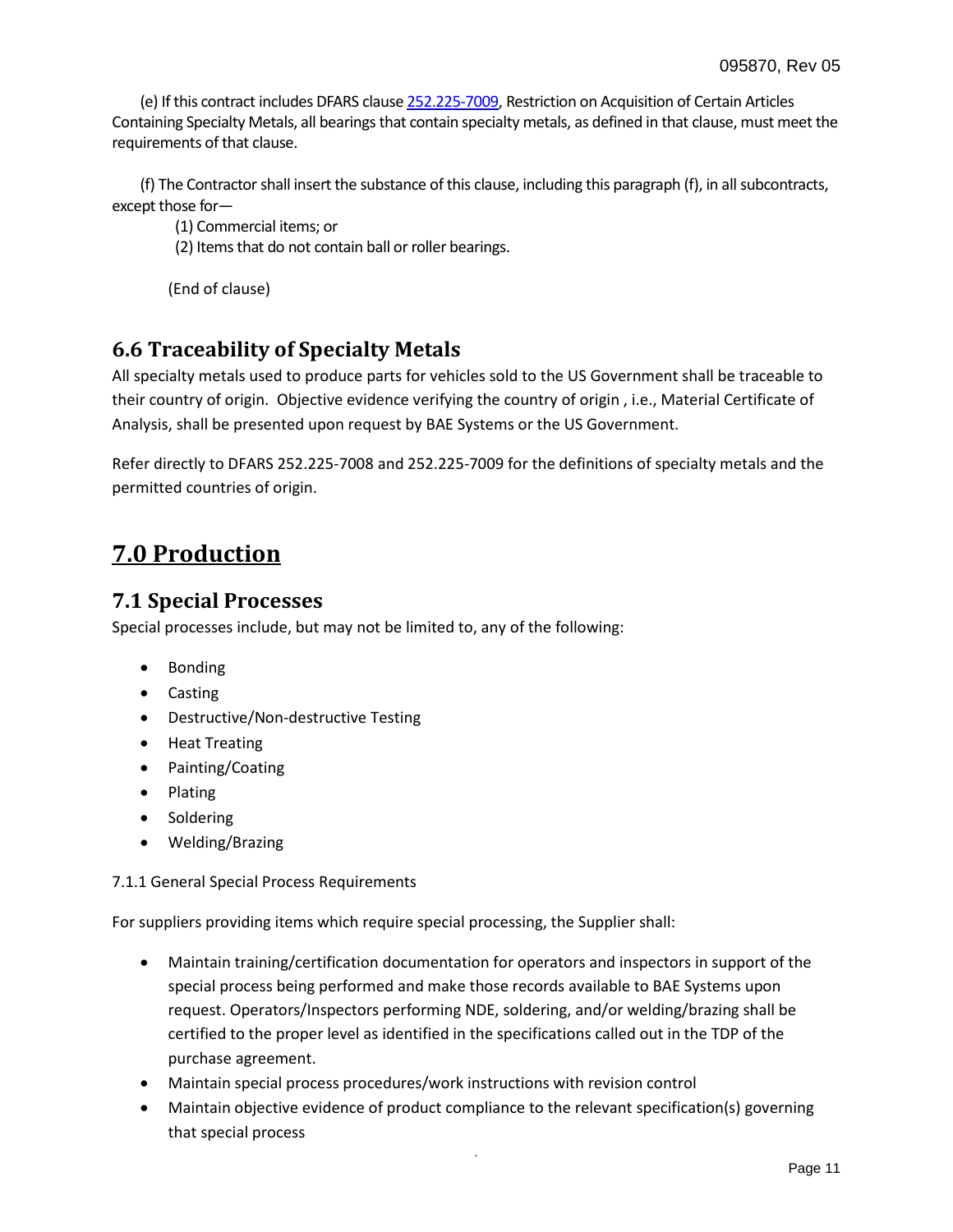Additional requirements for certain special processes may be applicable through the purchasing agreement.

7.1.2 Chemical Agent Resistant Coating (CARC) Processing of CARC-finished parts/assemblies shall be performed only by a BAE Systems approved supplier. Parts received which are not finished by an approved supplier may be rejected and may be subject to rework by an approved supplier at the supplier's expense.

7.1.2.1 - The Supplier shall provide a copy of all test and inspection documentation for BAE Systems' review upon request as follows:

- Name and address of the finisher
- Part number
- Purchasing Agreement number
- Signature, printed name, and title of the Supplier Representative
- Certification date
- List of specifications used in the processing of the paint
- Paint thickness of a sample of actual parts for the primer
- Paint thickness of a sample of actual parts for the top coat
- Material lot/batch number(s)
- Material expiration date(s)
- A Certificate of Conformance

### <span id="page-11-0"></span>**7.2 Part Identification Marking**

<span id="page-11-1"></span>The Supplier shall ensure that Items are legibly marked in accordance with drawing requirements and the requirements of the Purchasing Agreement. Identification is required for any part that does not have an identification requirement referenced on either the drawing/specification. The identification method is to be determined by the supplier, must contain part number and change level and the identification process cannot affect form, fit or function of the part. Marking shall be legible after all finishing processes are completed.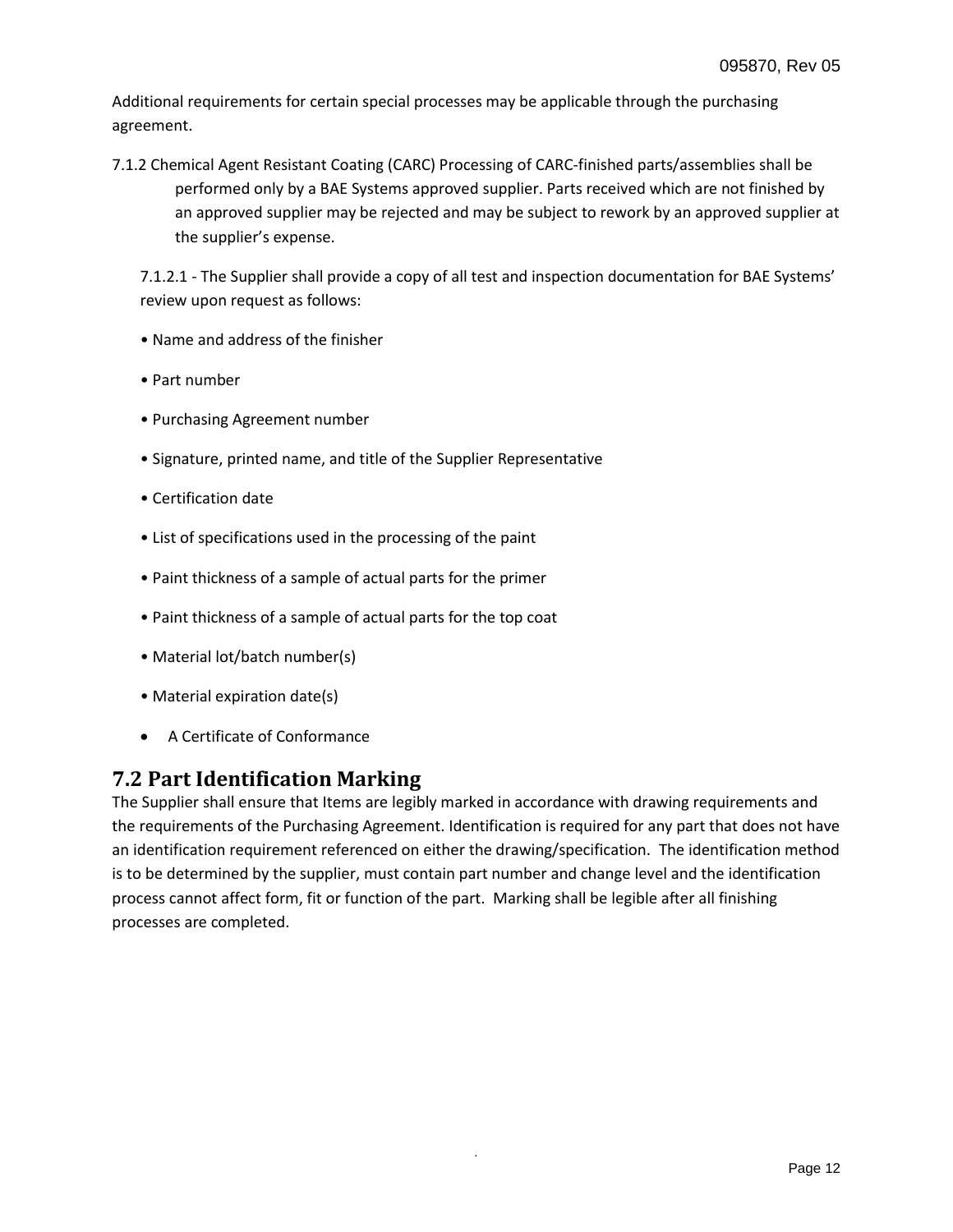# **8.0 Quality**

# <span id="page-12-0"></span>**8.1 Supplier Monitoring and Rating**

BAE Systems rates and monitors the performance of its suppliers. A supplier's rating is based upon:

- Product quality rating
- On time delivery
- Supplier's responsiveness to issues
- Corrective action responses

Suppliers who fall below a determined level of performance may be subject to various activities including, but not limited to, audit by BAE Systems, request for a corrective action plan, and/or prohibiting the supplier from receiving new business.

#### <span id="page-12-1"></span>**8.2 Quality Management System**

The Supplier shall develop, document, implement and maintain a quality system which ensures compliance to all purchasing agreement requirements. The quality system shall be compliant with ISO 9001-2008 (or latest version), AS 9100, TS 16949, or a quality system approved by BAE Systems. Certification to ISO 9001/AS9100/TS 16949 by a registered third party is preferred. Objective evidence shall be on file verifying that such a system exists, is being maintained, and is compliant with the standard requirements. Procedures and records shall be made available for examination by authorized BAE Systems representatives upon request. BAE Systems reserves the right to audit the Supplier at any time with prior notice.

#### <span id="page-12-2"></span>**8.3 Inspection**

The Supplier will inspect the first piece manufactured for this Purchasing Agreement to all drawing characteristics, drawing notes and Purchasing Agreement requirements and will maintain on file a report which includes the following elements (Note: If product under this purchasing agreement has been in continuous production and has not been changed since last order, the first piece requirement may be waived.):

- Supplier's name and the manufacturing address
- Purchasing agreement number and line number
- Item number, description, and revision as they appear on the purchasing agreement
- Lot quantity
- Certificate of compliance for the delivered item (as defined by paragraph 8.5)
- Material certificates/ballistic firing records (where applicable)
- Special process certifications (where applicable)
- First Article Test reports (where applicable)
- Production test reports (where applicable)
- Date of last control test and next control test, and, if a control test was performed on the current lot, a copy of the control test report (where applicable)
- Verification of all drawing notes, dimensions, and associated QAP/QAR/SQAP/Specification requirements, with requirements and measured values recorded. **Variable data shall be**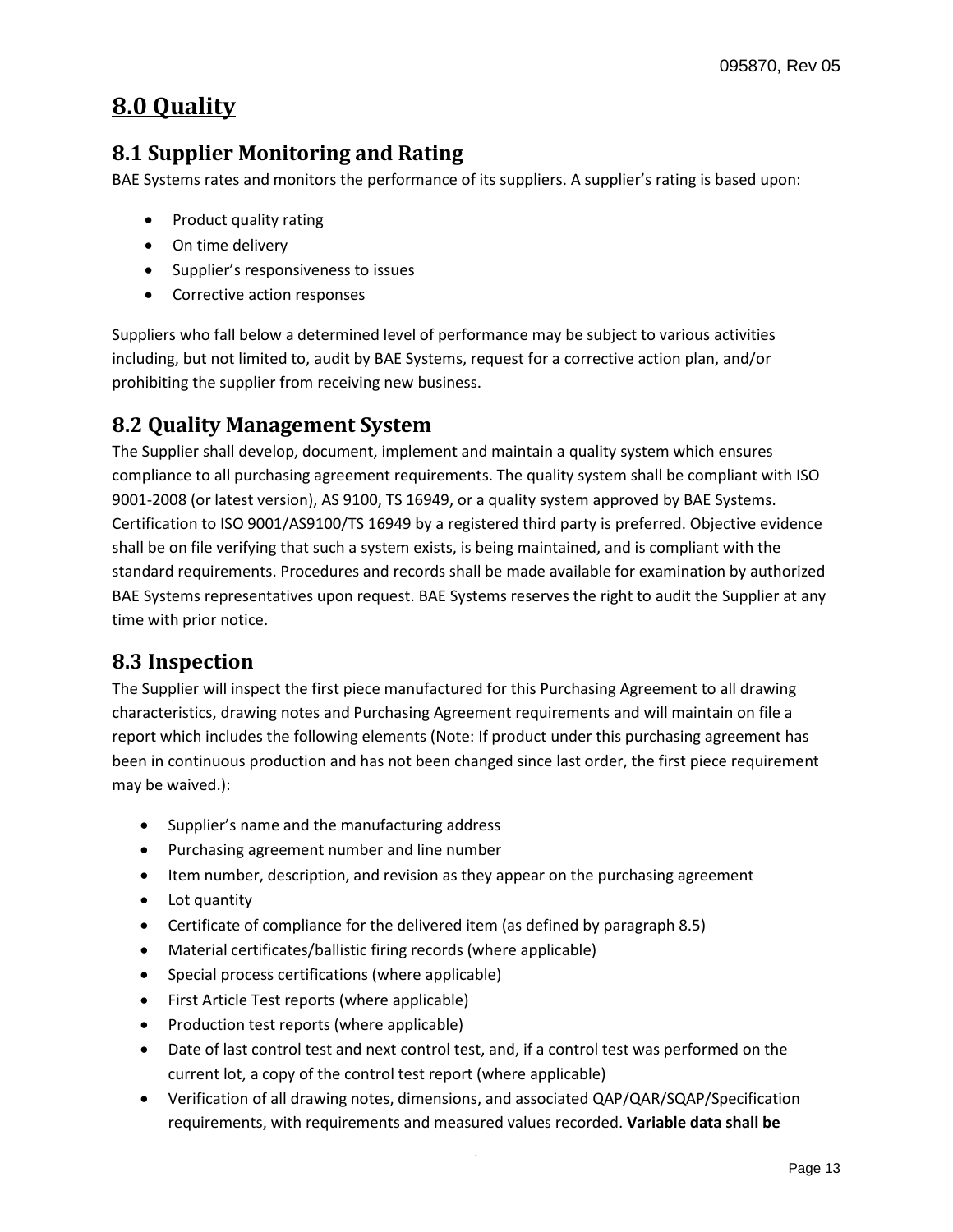**recorded with actual values measured for each sample.** The supplier shall provide traceability from the measured value to the drawing characteristic (Ex. ballooned drawing (all characteristics, including drawing notes, numbered)

- For assemblies, verification of all component-level drawing notes, dimensions, and associated QAP/QAR/SQAP/Specification requirements, with requirements and measured values recorded. **Variable data shall be recorded with actual values measured for each sample**
- Inspector's name, signature, and date

This First Piece/First Article Inspection report will be submitted to BAE Systems as required by this Purchasing Agreement. BAE Systems reserves the right to request additional copies of First Piece/First Article and In-process inspection records at any time. Requests for records shall be fulfilled within five (5) business days.

Following the First Piece/First Article Inspection, the Supplier shall have a process in place which assures that all supplied product is compliant to all Purchasing Agreement requirements. This process may consist of a C=0 sampling plan (when required by contract), SPC, or any other method which assures that the final shipped product is compliant. If required by contract supplier may be required to submit plan to BAE for approval by the Supplier Quality Manager. Record of plan approval shall be kept on file with the first piece acceptance documentation.

Inspection requirements for certain special processes, testing, and fasteners:

- Visual weld inspection shall be 100% or per applicable specification requirements
- Verification/validation of finishing processes shall be performed on each manufacturing lot unless a higher frequency is required by the relevant specification
- Non-Destructive Evaluation (NDE) / Non-Destructive Testing (NDT) as required by specification/contract.
- Frequency-based testing such as sample/quantity or sample/time period shall be followed.
- Recognized fastener quality assurance requirements shall be followed.

Parts for which the design is proprietary to the Supplier, or their sub-tier supplier, and which are ordered to the Supplier/Sub-tier Supplier's part number shall only require a certificate of conformance from the manufacturer.

<span id="page-13-0"></span>The Supplier shall maintain records documenting product compliance to all applicable purchasing agreements, drawings, specifications, and standards for a period of seven (7) years after order completion. At the end of this period, if the Supplier desires to dispose/destroy the records, the Supplier shall contact BAE Systems and request disposition instructions, which may include authorization to destroy the records or instructions to forward the records to a BAE Systems facility.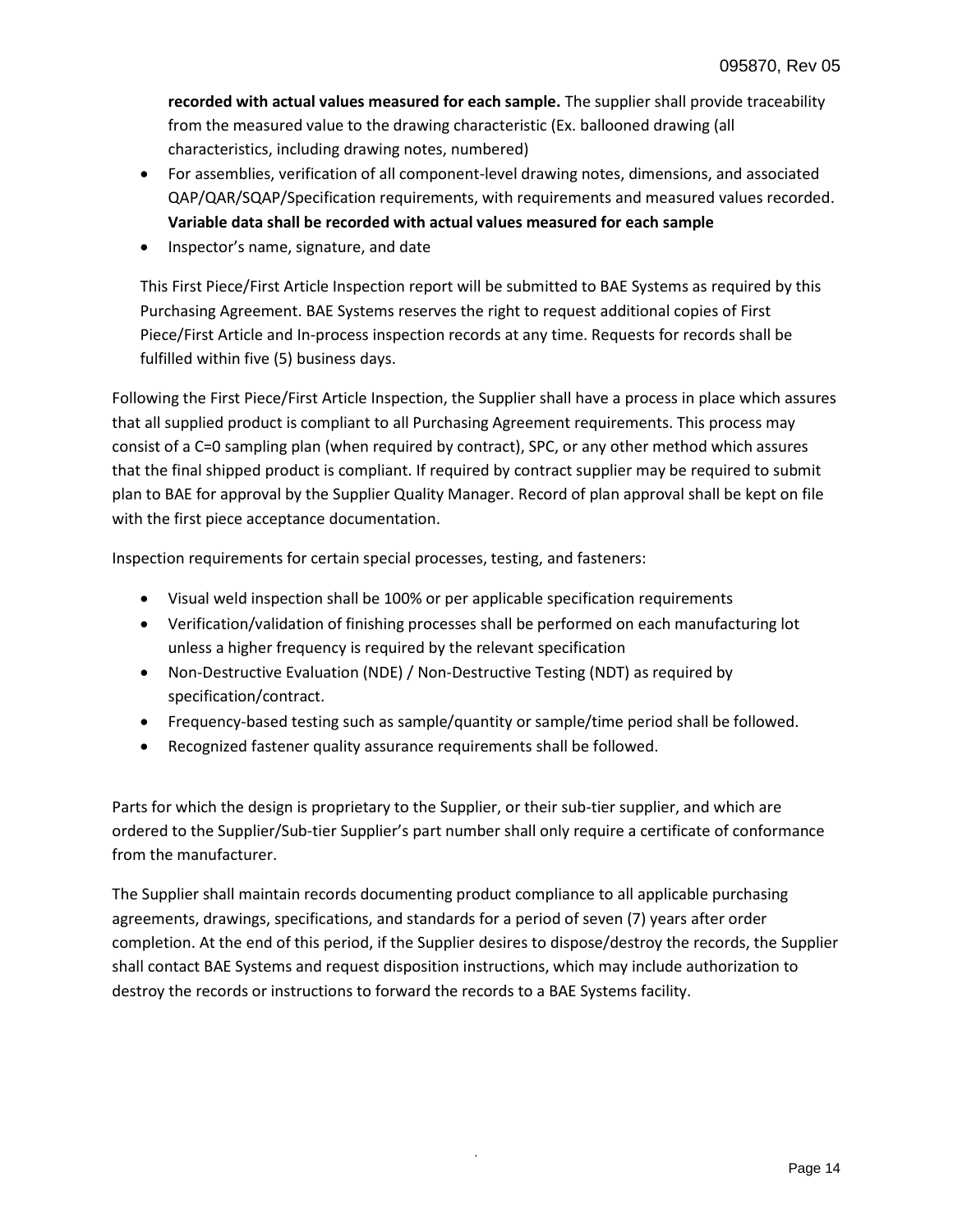# **8.4 Measuring and Test Equipment**

The Supplier shall establish and maintain a documented calibration system to verify conformity of all measuring and test equipment (M&TE) such as gages, tools, jigs, fixtures and dies used to verify conformity to requirements. This system shall be compliant with ISO 9001:2008 (or latest version), AS 9100, TS 16949, or shall be approved by BAE Systems.

Outside calibration and inspection/test services used shall maintain a system in accordance with a recognized standard such as ISO 10012, ANSI/NCSL Z540, or ISO 17025 and shall address the criteria described in the selected standard.

### <span id="page-14-0"></span>**8.5 Certificate of Compliance**

The Supplier, when required by the purchasing agreement or upon request by BAE Systems, shall generate and provide a Certificate of Compliance. The instructions for submitting the Certificate of Compliance shall be as defined by CDR. This certificate, signed by an authorized representative, shall contain the following information:

- Supplier's name and address
- BAE Systems' purchasing agreement number and line number
- BAE Systems' item number, description, and revision as specified on the purchasing agreement
- Quantity
- A statement that the product/service meets all of the requirements of the purchasing agreement and its technical data package at the prescribed revision level.
- Exceptions, including waivers and deviations (as applicable)
- Signature, printed name, and title of signer
- Date

### <span id="page-14-1"></span>**8.6 Non-conforming Material**

The Supplier is responsible for establishing controls to ensure that products not conforming to the Purchasing Agreement are identified, segregated, dispositioned and controlled to prevent inadvertent use. All costs associated with non-conforming material, including freight, handling, material replacement, inspection, rework, etc., may be charged back to the Supplier.

When non-conforming items are to be returned to the Supplier, the Supplier shall provide a Return Material Authorization (RMA) number within 24 hours of notification. Failure to provide the RMA number within the specified time authorizes BAE Systems to return the items at its discretion.

In the event that the Supplier identifies a non-conformance which they are not authorized to correct (i.e. repair or use as-is dispositions), the Supplier shall provide written notification, through submission of a VIR, to the appropriate BAE Systems APR within 24 hours of discovery and provide complete traceability information for all known or suspect nonconforming product shipped, including but not limited to identification of batch/lot number, purchase order, part identification, and dates of shipment. The non-conforming items shall be quarantined at all BAE Systems/Supplier's facility until BAE Systems provides disposition instructions.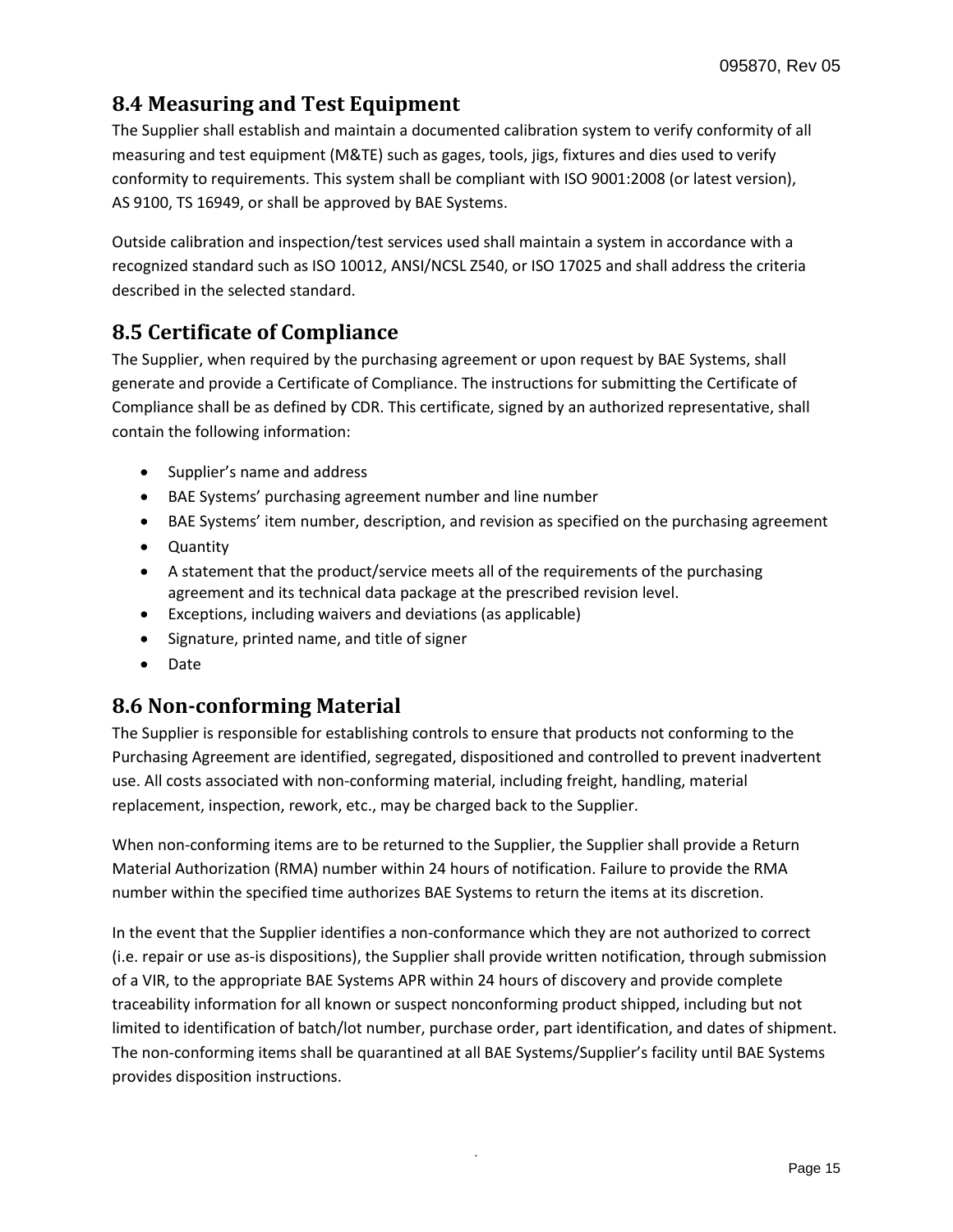Where non-conforming items pose a risk to BAE Systems' production schedule, BAE Systems reserves the right to request the Supplier provide on-site support to screen for and/or correct the issue. Upon request, the Supplier shall arrange for on-site support within 24 hours of receipt of the request. Failure to provide on-site support authorizes BAE Systems to contract third-party support at the Supplier's expense.

### <span id="page-15-0"></span>**8.7 Preliminary Material Review (PMR)**

The Supplier is authorized to rework, scrap, or return to their sub-tier supplier items which are nonconforming, where these dispositions are subject to the following definitions:

- Rework: the correction of a non-conformance resulting in full compliance to the TDP requirements
- Scrap: disposal/destruction of the non-conforming item(s)
- Return to sub-tier supplier: returning the item/component to its supplier/manufacturer

# <span id="page-15-1"></span>**8.8 Material Review Board (MRB)**

The supplier may not repair non-conforming items or determine that the item may be used as-is unless written authorization is incorporated into the purchasing agreement. These dispositions are defined as follows:

- Repair: correction of the non-conformance resulting in a functional item, but where the item does not meet all of the requirements of the TDP
- Use As-is: the determination that the non-conformance does not impact the form, fit, or function of the item even though it does not meet all of the requirements of the TDP

### <span id="page-15-2"></span>**8.9 Corrective Action**

The Supplier is responsible for implementing systems capable of resolving problems adversely affecting quality. The Supplier shall:

- Contain all discrepant parts whether they are completed, in-process, in inventory, in-transit, previously shipped or in the field.
- Determine root cause of the issue, why it wasn't detected in their system and what systemically failed to allow the deficiency.
- Identify impacts to similar items that use the same process/material/equipment and which may be affected by this discrepancy
- Implement corrective action to correct the deficiencies
- Implement preventative actions to preclude future occurrences of the issue(s)

Records which document the above actions shall be maintained and made available to BAE Systems upon request; these records may be in the Supplier's format as long as they address all requirements specified in this document.

In the event that a non-conformance is discovered by BAE Systems, BAE Systems may issue either a notification of nonconformance or a Supplier Corrective Action Request (SCAR).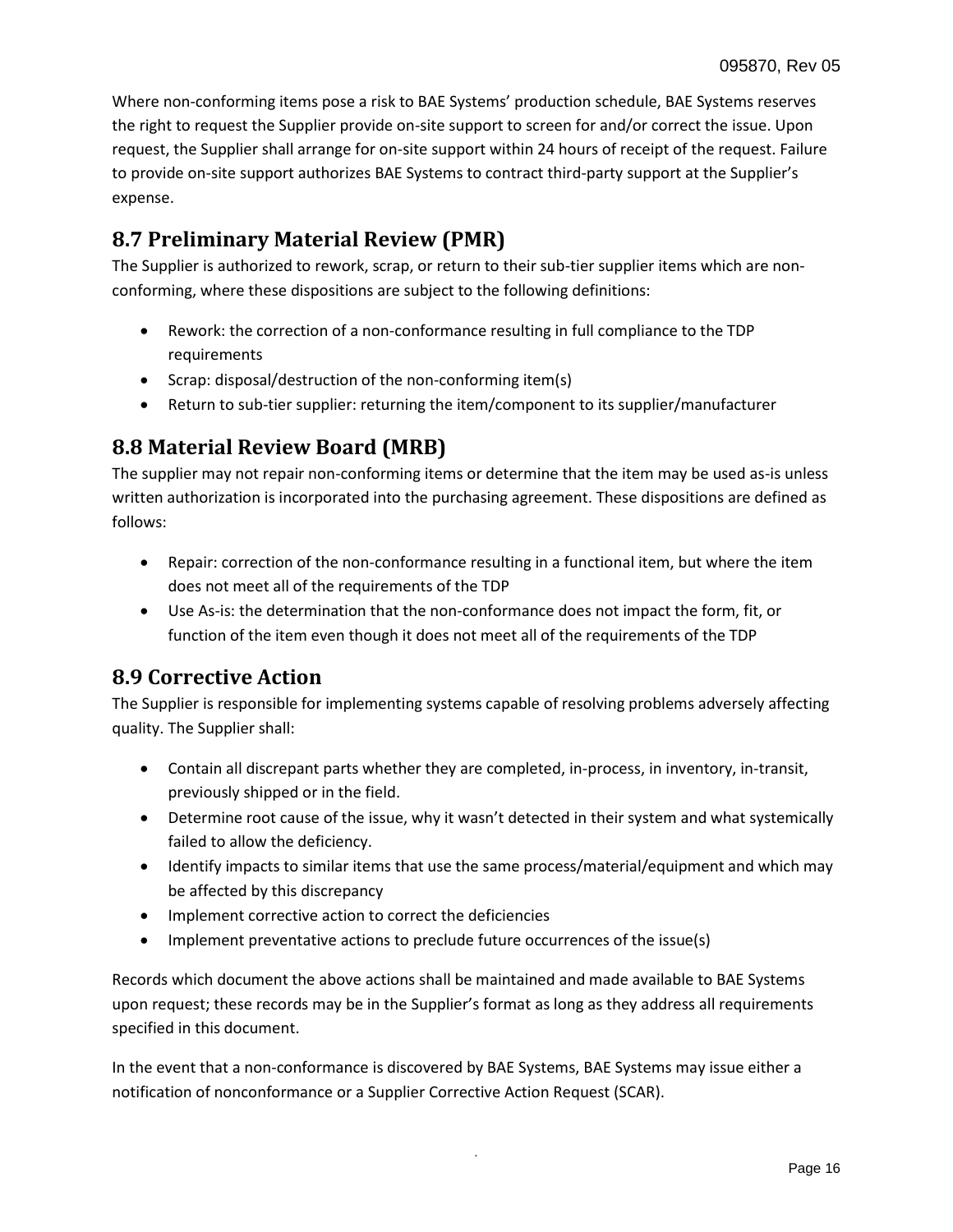A notification of nonconformance informs the Supplier that a non-conformance was identified but does not require a formal response from the Supplier. The Supplier is still responsible and shall correct the identified non-conformance in their process and document the actions taken in accordance with their internal corrective action procedures.

A SCAR requires that the Supplier provide formal written analysis of the root cause and documented corrective and preventative actions. The formal response from the Supplier must be received on or before the response due date or the Supplier's performance and/or risk rating may be impacted. BAE Systems will, based on the supplied SCAR response, determine what follow up actions are required, if any, and completion of the follow up actions will be required before the SCAR can be closed.

### <span id="page-16-0"></span>**8.10 Written Corrective Action Requests (WCAR)**

In the event that the Supplier receives a WCAR related to or similar to product or processes provided to BAE Systems from the Defense Contract Management Agency (DCMA), the Supplier is required to notify their BAE Systems APR of the WCAR record and the scope of the issue, regardless of the perceived impact to parts or services supplied to BAE Systems.

#### <span id="page-16-1"></span>**8.11 Right of Access**

BAE Systems and its Customer reserve the right to perform inspection of product, witness testing, and/or review manufacturing and inspection processes/procedures at the Supplier's facility or their sub-tier supplier's facility at any point during the execution of this purchasing agreement at no additional cost.

In support of these on-site activities, the Supplier shall make available any area of the facility or any individual relevant to the subject of the on-site visit. The Supplier shall also make available any required inspection equipment, records, drawings/technical data, and/or process documentation.

# <span id="page-16-2"></span>**9.0 Packaging/Shipping**

### <span id="page-16-3"></span>**9.1 Cleanliness and Preservation**

The Supplier shall furnish parts/components which are free of mill scale, rust, carbon deposit, weld spatter, or any surface contaminant that would be detrimental appearance or functional performance (i.e. would prevent proper adhesion of coatings). Unless otherwise specified, bare metal surfaces, ferrous and non-ferrous, shall be protected from corrosion for a minimum of sixty (60) days from the date of shipment. Technical information regarding the preservative used shall be maintained on file by the supplier and made available to BAE Systems upon request.

Any openings on components, such as electrical connectors, hydraulic/pneumatic fittings/ports, bare machined holes, and fuel ports, shall be properly plugged or capped to prevent internal contamination.

# <span id="page-16-4"></span>**9.2 Packaging for Electrostatic Discharge (ESD) Sensitive Items**

All Class 1, Class 2 and Class 3 parts, assemblies, and equipment, as defined by MIL-STD-1686, are to be packaged in accordance with Paragraph 5.8 of MIL-STD-1686 (MIL-E-17555). External shipping packaging for Class 1, Class 2, and Class 3 devices shall be identified with the ESD symbol. All other components with solderable leads and which are considered non-ESD sensitive per MIL-STD-1686 shall be packaged